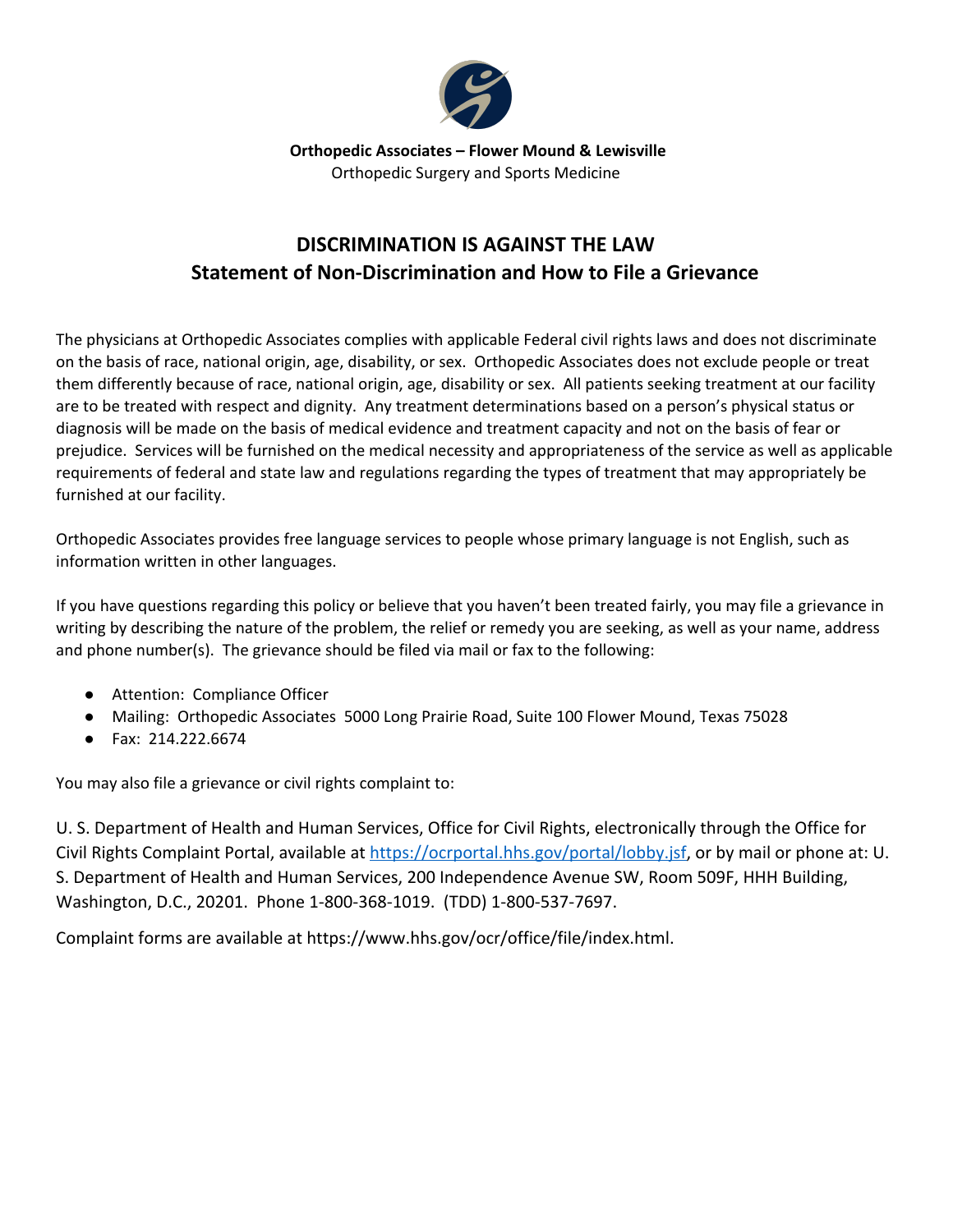## **Orthopedic Associates – Flower Mound & Lewisville NONDISCRIMINATION STATEMENT**

|                | Language                  | <b>Notice</b>                                                                                                                                                                                                                                                                                |
|----------------|---------------------------|----------------------------------------------------------------------------------------------------------------------------------------------------------------------------------------------------------------------------------------------------------------------------------------------|
| $\mathbf{1}$   | English                   | The physicians of Orthopedic Associates complies with applicable Federal civil rights laws and does not                                                                                                                                                                                      |
|                |                           | discriminate on the basis of race, color, national origin, age, disability, or sex.                                                                                                                                                                                                          |
| $\overline{2}$ | Spanish<br>Español        | The physicians of Orthopedic Associates cumple con las leyes federales de derechos civiles<br>aplicables y no discrimina por motivos de raza, color, nacionalidad, edad, discapacidad o sexo.                                                                                                |
| 3              | Vietnamese<br>Tiếng Việt  | The physicians of Orthopedic Associates tuân thủ luật dân quyền hiện hành của Liên bang và<br>không phân biệt đối xử dựa trên chủng tộc, màu da, nguồn gốc quốc gia, độ tuổi, khuyết tật, hoặc<br>giới tính.                                                                                 |
| 4              | Chinese<br>中文<br>Zhōngwén | The physicians of Orthopedic Associates 遵守適用的聯邦民權法律規定, 不因種族、膚色、民族血<br>統、年齡、殘障或性別而歧視任何人。                                                                                                                                                                                                      |
| 5              | Korean<br>한국어             | The physicians of Orthopedic Associates은(는) 관련 연방 공민권법을 준수하며 인종, 피부색, 출신<br>국가, 연령, 장애 또는 성별을 이유로 차별하지 않습니다.                                                                                                                                                                                 |
| 6              | Arabic<br>العربية         | بقوانين الحقوق الممننية الفدر الية المعمول بها ولا يميز على أساس العرق أو The physicians of Orthopedic Associates يلتزم<br>اللون أو الأصل الوطنبي أو السن أو الإعاقة أو الجنس                                                                                                                |
| $\overline{7}$ | Urdu<br>اردو              | قابل اطلاق وفاقی ش مری حقوق کے فوانین کی تعمیل کرتا ہے اور ی مک The physicians of Orthopedic Associates<br>نسل، رنگ ، قومیت، عمر ، معذوری یا جنس کی بنیاد پر امتیاز ن0یں کرنا                                                                                                                |
| 8              | Tagalog<br>(Filipino)     | Sumusunod ang The physicians of Orthopedic Associates sa mga naaangkop na Pederal na batas<br>sa karapatang sibil at hindi nandidiskrimina batay sa lahi, kulay, bansang pinagmulan, edad,<br>kapansanan o kasarian.                                                                         |
| 9              | French<br>Français        | The physicians of Orthopedic Associates respecte les lois fédérales en vigueur relatives aux droits<br>civiques et ne pratique aucune discrimination basée sur la race, la couleur de peau, l'origine<br>nationale, l'âge, le sexe ou un handicap.                                           |
| 10             | Hindi<br>हिंदी            | The physicians of Orthopedic Associates लागू होने योग्य संघीय नागरिक अधिकार क़ानून का पालन करता है<br>और जाति, रंग, राष्ट्रीय मूल, आयु, विकलांगता, या लिंग के आधार पर भेदभाव नहीं करता है।                                                                                                   |
| 11             | Persian (Farsi)<br>فارسى  | The physicians of Orthopedic Associates از قوانين حقوق مدني فدر ال مربوطه تبعيت مي كند و  هيچگونه تبعيضي بر  اساس نژ اد ،<br>رنگ بوست، اصلیت ملیتی، سن، ناتو انی یا جنسیت افر اد قایل نمی شود.                                                                                               |
| 12             | German                    | The physicians of Orthopedic Associates erfüllt geltenden bundesstaatliche<br>Menschenrechtsgesetze und lehnt jegliche Diskriminierung aufgrund von Rasse, Hautfarbe,<br>Herkunft, Alter, Behinderung oder Geschlecht ab.                                                                    |
| 13             | Gujarati<br>ગુજરાતી       | The physicians of Orthopedic Associates લાગુ પડતા સમવાથી નાગરિક અધિકાર કાયદા સાથે સુસંગત છે<br>અને જાતિ, રંગ, રાષ્ટ્રીય મૂળ, ઉંમર, અશક્તતા અંથવા લિંગના આધારે ભેદભાવ રાખવામાં આવતો નૅથી.                                                                                                     |
| 14             | Russian<br>Русский        | The physicians of Orthopedic Associates соблюдает применимое федеральное<br>законодательство в области гражданских прав и не допускает дискриминации по признакам<br>расы, цвета кожи, национальной принадлежности, возраста, инвалидности или пола.                                         |
| 15             | Japanese<br>日本語           | The physicians of Orthopedic Associatesは適用される連邦公民権法を遵守し、人種、肌の色、<br>出身国、年齢、障害または性別に基づく差別をいたしません。                                                                                                                                                                                              |
| 16             | Laotian<br>ລາວ            | The physicians of Orthopedic Associates<br>ປະຕບັດຕາມກດໝາຍວາດວັຍສຸດທິພົນລະເມອີງຂອງຣຖບານກາງທ <sup>ີ</sup> ບັງຄບໃຊ້<br>ແລະບຸລາແນວໂດຍອ <sup>ີງ</sup> ອຸປະໂຫຼວຍ 5 ແລະ ແມ່ນອີງຂອງຣຖບານກາງທ <sup>ີ</sup> ບັງຄບໃຊ້<br>ແລະບຈ່າແນກໂດຍອງໃສພ່ນົຖານດາ້ນເຊອື້ຊາດ, ສຜີວິ, ຊາດກາເນດີ, ອາຍ, ຄວາມພການ, ຫຼືເພດ. |